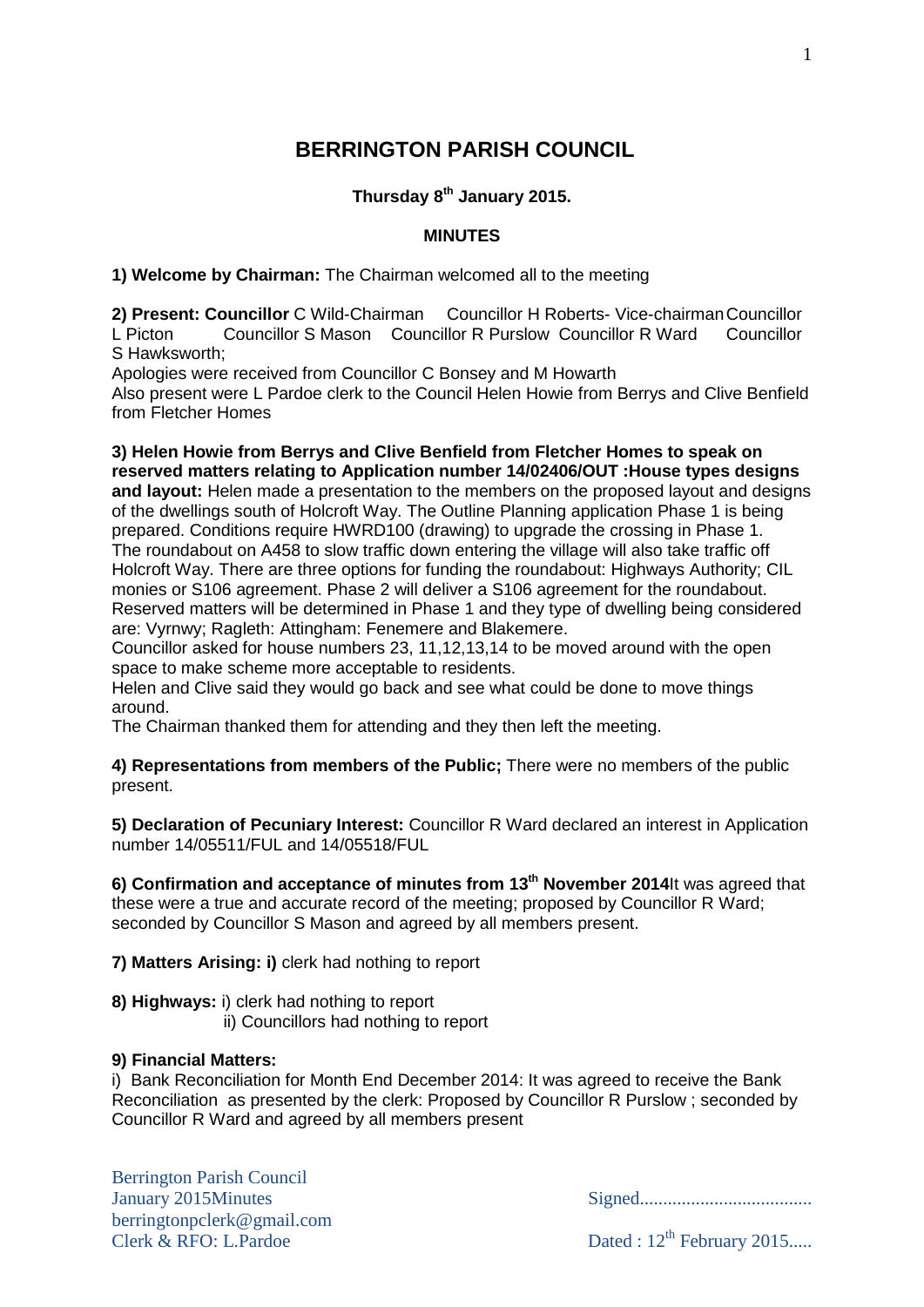ii) Accounts for payment: - list to be circulated at the meeting. It was agreed to pay the accounts as presented by the clerk: Proposed by Councillor R Purslow; seconded by Councillor R Ward and agreed by all members present

iii) Council to consider National Pay award agreed with NALC from January 2015. It was agreed to adopt the new pay salary awards from 1<sup>st</sup> January 2015

iv) Council to consider the Allotments Project and financial implications for the Council. It was agreed that the financial implications of this were substantial and this needed to be deferred for the time being.

v) Council to set precept for 2015/2016; after discussion it was agreed to set the precept at £9022 which would give a 0% increase on the Band D Council Tax charge on the 2015/2016 Council Tax Demand Notices. Proposed by Councillor H Roberts; seconded by Councillor R Purslow and agreed by all members

vi) Council to consider and agree to put new members on the Bank Mandate: It was agreed to put the new member on the Bank Mandate. Proposed by Councillor R Ward and seconded by Councillor S Mason, and agreed by all members present.

## **12) Planning Matters:-**

## **i)Clerk to report on earlier applications:**

- Reference: 14/02406/OUT; Proposed Residential Development South of Holcroft Way, Cross Houses, Shrewsbury, Shropshire. *Pending Consideration*
- Reference:14/03225/FUL: Address; Land south of Cross Houses, Shrewsbury, Shropshire *Pending Consideration*
- Reference:14/03430/OUT: Address: 9 & 10 Cantlop Road, Condover, Shrewsbury,  $\bullet$ SY5 7DB

. Reference; 14/03446/FUL: Address: Disused Airfield, Condover, Shrewsbury, Shropshire: *Permission Granted*

- Reference; 14/03675/FUL: Address; 40, Lower Cross, Cross Houses, Shrewsbury,  $\bullet$ SY5 6JU. *Permission Granted*
- Reference: 14/03959/LBC: Address: Berrington Hall, Berrington, Shrewsbury. SY5  $\bullet$ 6HA *Permission Granted*
- 

#### . **ii)Council to consider new applications: Councillor R Ward left the meeting at this point**

- Reference:14/05511/FUL Address: Barn 1 at Berrington Manor; Berrington, Shrewsbury Proposal: conversion of outbuildings to form one residential property and change of use from office to annexe accommodation. After discussion it was agreed that the Parish Council had no comment on this application.  $\bullet$ Reference: 14/05518/FUL
	- Address: Berrington manor, Berrington, Shrewsbury SY5 6HB Proposal: Erection of 3 bay open fronted garage with workshop/store, external staircase to first floor accommodation (following infilling of swimming pool) After discussion it was agreed that the Parish Council had no comment on this application

# **Councillor R Ward returned to the meeting**

Reference: 14/05065/FUL Address: The Bell Hotel, Crosshouses, Shrewsbury SY5 6JJ

January 2015Minutes Signed.....................................